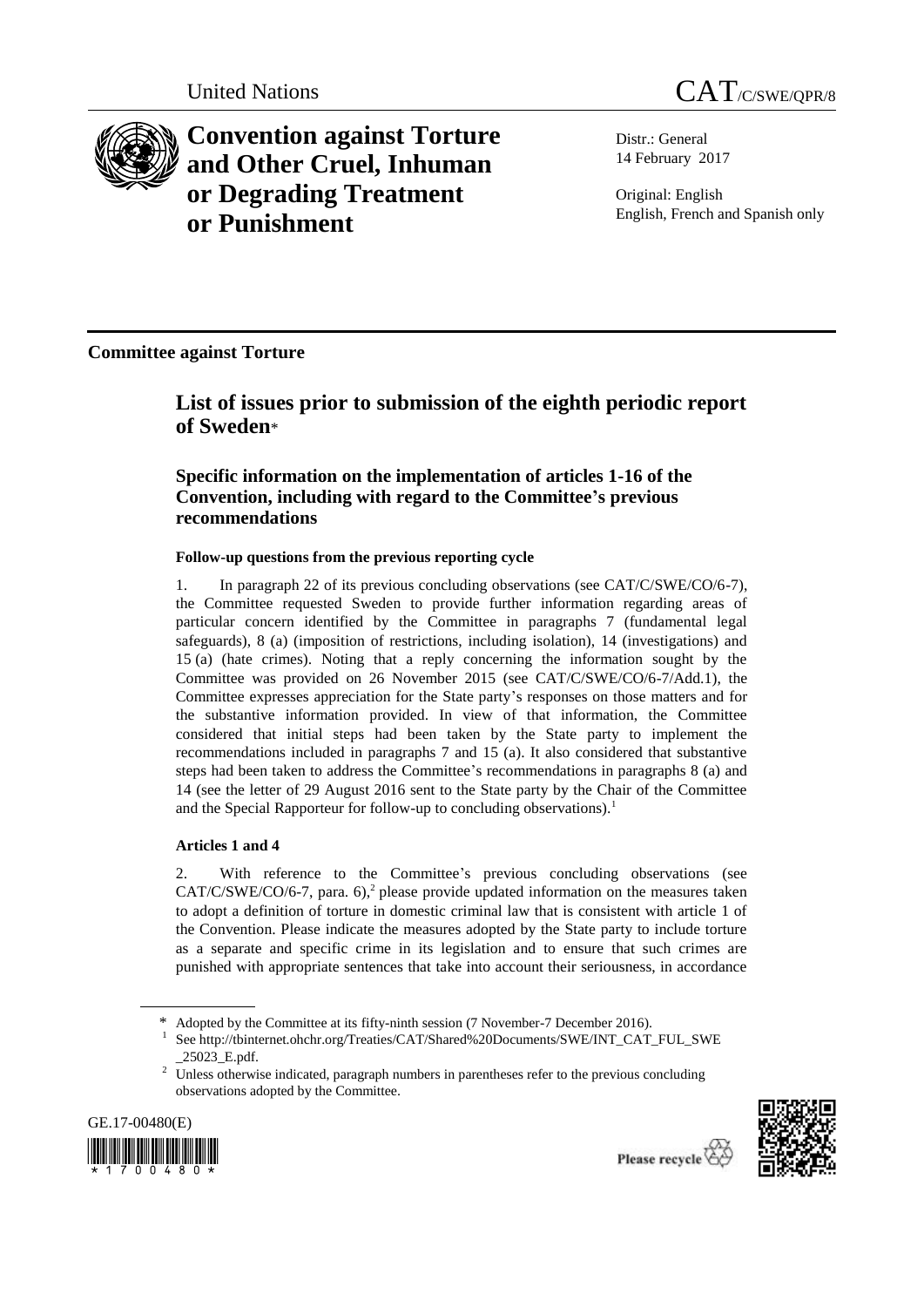with the provisions of the Convention. Has the State party taken steps to ensure that acts amounting to torture are not subject to any statute of limitations?

## **Article 2**<sup>3</sup>

3. In the light of the Committee's previous concluding observations (para. 7) and the State party's follow-up replies, please provide information on the steps taken and procedures in place to ensure, in law and in practice, that all persons deprived of their liberty are guaranteed:

(a) Access to a lawyer without undue delay;

(b) Access to a doctor and the right to a medical examination. How are detainees provided with information on their right to request an independent examination by a doctor and to ensure the accuracy of medical reports about them, including the right to see the reports?

(c) The right to be informed of their rights at the time of their arrest, and of the charges against them, and the right to inform a family member or person of their choice about their arrest within a short period of time.

4. Please describe the measures taken to broaden the mandate and strengthen the independence of the Equality Ombudsman, in accordance with the principles relating to the status of national institutions for the promotion and protection of human rights (the Paris Principles).<sup>4</sup>

5. Please provide information on the additional material, human and budgetary resources granted to the Office of the Parliamentary Ombudspersons to carry out its mandate as the national preventive mechanism under the Optional Protocol to the Convention.

6. Further to the Committee's previous concluding observations (paras. 16 and 19), please provide updated information on the legislative, administrative and other measures taken to eliminate all forms of violence against women, including domestic violence, rape and female genital mutilation. Please also provide information on the protection and support services available to victims of gender-based violence in the State party. Please include statistical data, disaggregated by the age and ethnicity or nationality of the victims, on the number of complaints, investigations, prosecutions, convictions, and sentences handed down in cases of gender-based violence since the consideration of the State party's previous periodic reports.

7. With regard to the Committee's previous concluding observations (paras. 12, 17 and 19), please provide updated information, disaggregated by the age, sex and ethnicity or nationality of the victims, on the number of complaints, investigations, prosecutions, convictions, and sentences imposed in cases of human trafficking since the consideration of the State party's previous periodic report. Please also provide information on:

<sup>3</sup> The issues raised under article 2 could also touch on issues raised under other articles of the Convention, including article 16. As stated in paragraph 3 of the Committee's general comment No. 2 (2007) on the implementation of article 2 by States parties, the obligation to prevent torture in article 2 is wide-ranging. The obligations to prevent torture and other cruel, inhuman or degrading treatment or punishment under article 16 (1) are indivisible, interdependent and interrelated. The obligation to prevent such ill-treatment in practice overlaps with and is largely congruent with the obligation to prevent torture. In practice, the definitional threshold between ill-treatment and torture is often not clear. See also chapter V of the same general comment.

<sup>4</sup> See General Assembly resolution 48/134, annex.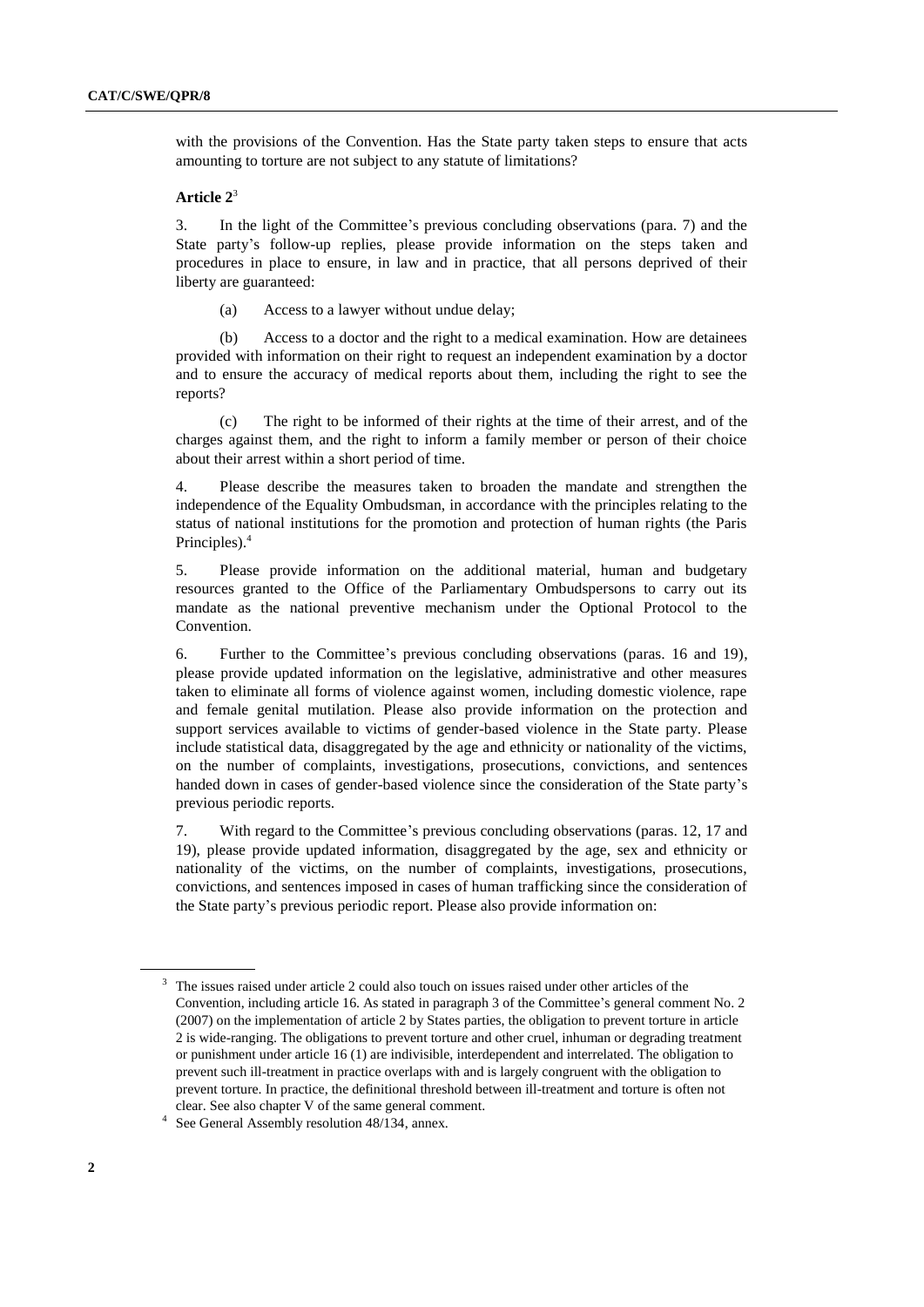(a) Any new legislation or measures that have been adopted to prevent, combat or criminalize trafficking in persons;

(b) The results of the 2014 action plan for the protection of children against human trafficking, exploitation and sexual assault;

The measures adopted to minimize the risk of unaccompanied children becoming victims of trafficking;

(d) The measures adopted to ensure that victims of human trafficking have access to effective remedies and reparation;

The signature of agreements with countries concerned to prevent and combat human trafficking.

## **Article 3**

8. In June 2016, the Swedish Parliament passed a law proposing that the State party's asylum regulations be temporarily brought into line with the minimum level in European Union law and international conventions. Please explain the reasons for this legislative reform and how it is compatible with articles 3 and 14 of the Convention.

9. With reference to the previous concluding observations (para. 11), please detail what steps have been taken to establish clear guidelines and related training on the investigation and documentation of torture and on the identification of torture victims among asylum seekers. Please provide information about the number of asylum applications received during the period under review, the number of successful applications and the number of asylum seekers whose applications were accepted because they had been tortured or may be tortured if returned to their country of origin. Please include information, disaggregated by sex, age and country of origin, on the number of persons who have been returned, extradited or expelled since the consideration of the previous periodic report. Please provide details on the grounds on which they were sent back, including the list of countries to which individuals were returned. Please provide updated information on the type of appeal mechanism that exists, any appeals that have been made and the outcome of those appeals.

10. Please indicate the number of refoulements, extraditions and expulsions carried out by the State party during the reporting period on the basis of the acceptance of diplomatic assurances or the equivalent thereof, as well as any instances where the State party has offered such diplomatic assurances or guarantees. What are the minimum contents of any such assurances or guarantees, whether given or received, and what measures have been taken in such cases with regard to subsequent monitoring?

#### **Articles 5-9**

11. Please provide information on any new legislation or measures that have been adopted to implement article 5 of the Convention.

12. Please inform the Committee of any extradition treaties concluded with other States parties and indicate whether the offences referred to in article 4 of the Convention are included as extraditable offences in such treaties.

13. Please clarify what mutual judicial assistance treaties or agreements the State party has entered into with other entities, such as countries, international tribunals or international institutions, and whether such treaties or agreements have led in practice to the transfer of any evidence in connection with prosecutions concerning torture or ill-treatment. Please provide examples.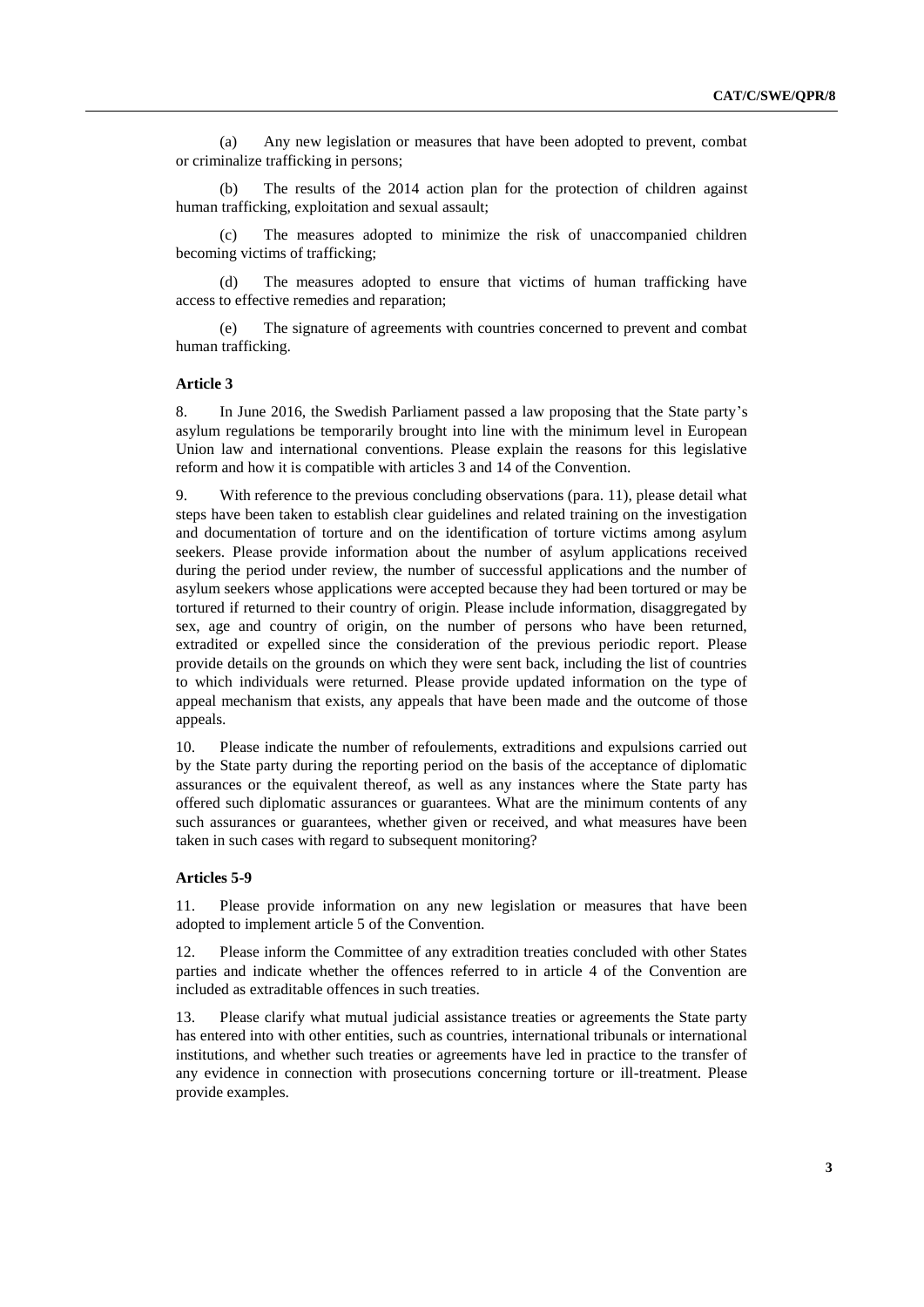#### **Article 10**

14. With reference to the previous concluding observations (para. 18), please provide up-to-date information on educational programmes developed by the State party to ensure that all law enforcement officials, prison staff and border guards are fully aware of the provisions of the Convention and know that breaches will not be tolerated and will be investigated, and that any offenders will be prosecuted. Please indicate whether the State party has developed methodology to assess the effectiveness of training and educational programmes in reducing cases of torture and ill-treatment, and if so, please provide information on the methodology.

15. Please provide detailed information on the training programmes for judges, prosecutors, forensic doctors and medical personnel dealing with detained persons on detecting and documenting physical and psychological sequelae of torture. Do such programmes include specific training with regard to the Manual on the Effective Investigation and Documentation of Torture and Other Cruel, Inhuman or Degrading Treatment or Punishment (Istanbul Protocol)?

## **Article 11**

16. Please describe the procedures in place for ensuring compliance with article 11 of the Convention and provide information on any interrogation rules, instructions, methods and practices or on any arrangements for custody that may have been introduced since the consideration of the previous periodic report. Please indicate the frequency with which they are reviewed.

17. Please provide statistical data, disaggregated by sex, age and ethnic origin or nationality, on the number of pretrial detainees and convicted prisoners and on the occupancy rate of all places of detention. Please comment on non-governmental reports indicating inadequate access to dental care at the Falun and Växjö prisons and complaints about the quality of dental care in the Malmö prison.<sup>5</sup>

18. Bearing in mind the Committee's previous concluding observations (para. 8) and the State party's follow-up replies, please provide information on the measures taken to ensure that the guidelines concerning restrictions and long periods of pretrial detention ("Riktlinjer gällande restriktioner och långa häktningstider", RåR 2015:1) and the regulations and general advice on restrictions ("Föreskrifter och allmänna råd om restriktioner", ÅFS 2015:2), in force since 5 May 2015, fully take into consideration the United Nations Standard Minimum Rules for the Treatment of Prisoners (the Nelson Mandela Rules), in particular rules 36 to 46 which are on restrictions, discipline and sanctions. Please also comment on reports that inmates at the Malmö remand prison have often been subjected to immobilization while naked. Please clarify whether there is a formalized internal complaint mechanism in prisons.

19. Has the State party taken steps to limit the length of pretrial detention? Please provide information on the efforts of the State party to meet the special needs of minors in detention, especially those in pretrial detention (para. 9).

20. Please provide statistical data regarding deaths in custody during the period under consideration, disaggregated by place of detention, the sex, age, and ethnicity or nationality of the deceased, and the cause of death. Please provide detailed information on the results of the investigations into those deaths and on the measures taken to prevent similar cases from occurring in the future. Please indicate whether relatives received compensation in any of these cases. Please also provide information on any investigations and disciplinary

<sup>5</sup> European Committee for the Prevention of Torture and Inhuman or Degrading Treatment or Punishment, CPT/Inf (2016) 1, para. 77.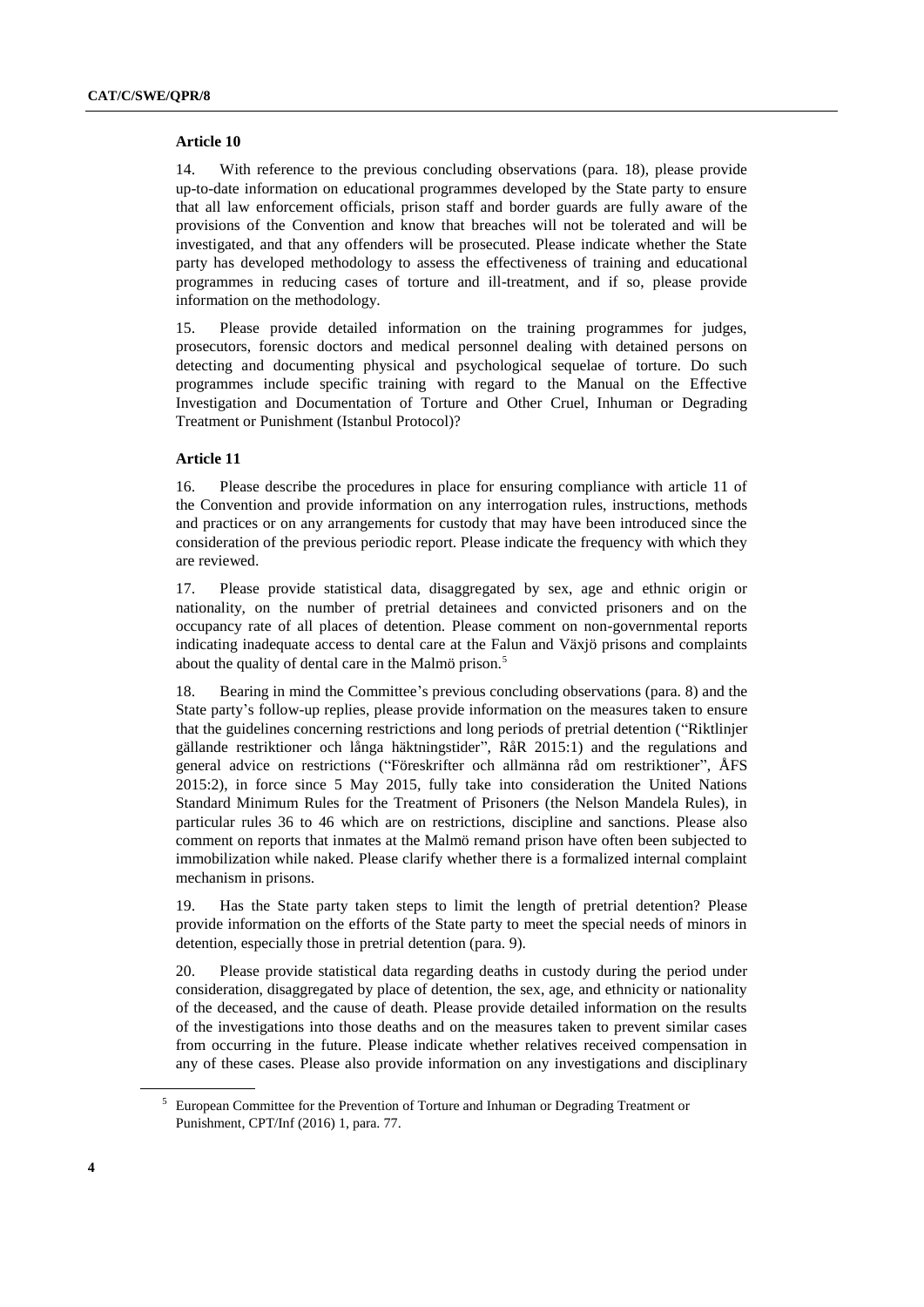or criminal proceedings initiated, and on the compensation awarded, with regard to the death of an Iraqi citizen during a deportation procedure on 17 March 2015.

21. Please provide information about the frequency of inter-prisoner violence, including any cases involving possible negligence on the part of law enforcement personnel, and about the number of complaints made in this regard and their outcome. What preventive measures have been taken?

22. In the light of the Committee's previous concluding observations (art. 10), please provide information on how the State party will ensure that detention of asylum seekers is used only as a last resort, and where necessary, and for as short a period as possible, and how it will further implement alternatives to detention. What measures have been taken to ensure that persons detained under legislation on aliens are not placed in penitentiary establishments?

23. With reference to the Committee's previous concluding observations (para. 13), please indicate the measures taken by the State party to ensure that coercive and intrusive measures in psychiatric hospitals are only used as a measure of last resort, for the shortest possible time and under strict medical supervision. Please comment on reports that doctors authorize or confirm recourse to means of restraint by telephone, without actually seeing and examining the patient. Please also provide information on the concrete measures taken by the State party to address concerns regarding the possible use of electroconvulsive therapy as a compulsory treatment.

24. Please specify the number of persons deprived of their liberty in psychiatric hospitals and in other institutions for persons with psychosocial disabilities, including care homes. Please indicate what the situation is with respect to alternative forms of treatment, such as community-based rehabilitation services and other outpatient treatment programmes.

### **Articles 12 and 13**

25. Bearing in mind the Committee's previous concluding observations (para. 14), please indicate what measures the State party has put in place to ensure prompt, impartial and effective investigation by an independent body into all allegations of ill-treatment and excessive use of force by law enforcement officers. In view of the State party's follow-up replies, please indicate what steps have been taken to ensure the functional independence of the new Department of Special Investigations (SU) — the body that was established on 1 January 2015 and is entrusted with investigating complaints against the police.

26. As requested in the Committee's previous concluding observations (para. 19), please provide updated statistical data, disaggregated by sex, age, ethnic origin or nationality, and place of detention, on complaints of acts of torture or ill-treatment recorded during the reporting period. Please include information on investigations, disciplinary and criminal proceedings, convictions and the criminal or disciplinary sanction applied. Please provide examples of relevant cases and/or judicial decisions.

### **Article 14**

27. With reference to the previous concluding observations (para. 19), please provide information on redress and compensation measures, including the means of rehabilitation ordered by the courts and actually provided to the victims of torture or their families, since the consideration of the previous periodic report. This should include the number of requests for compensation that have been made, the number granted, and the amounts ordered and actually provided in each case. Please also provide information on any ongoing reparation programmes, including treatment of trauma and other forms of rehabilitation